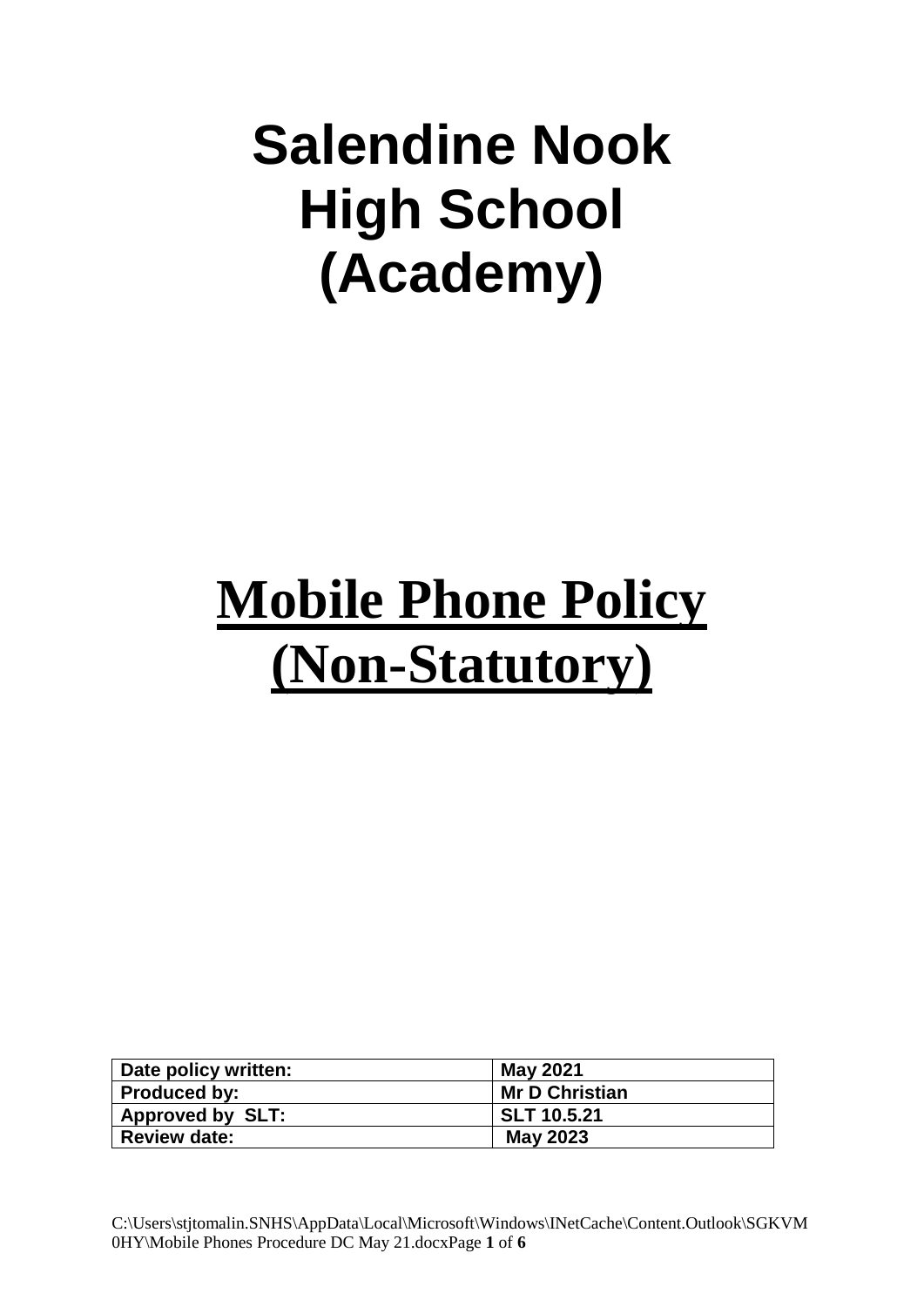#### **Use of Mobile Phones**

We are committed to providing a caring, friendly and safe environment for all of our students and believe that modern technology in the form of mobile phones, when used appropriately, offers young people and their parents/carers peace of mind, particularly when travelling to and from school. We are also clear that when phones are used inappropriately, they distract from the core school business of learning, and at worst can be used as a tool for bullying.

Students are discouraged from bringing mobile phones into school. If they choose to do so, it is on the understanding that they agree with the following limitations on its use, namely:

- Mobile phones must be switched off and in bags for the duration of the normal school day (8.40am to 3.10pm) I.e. at all time when on school premises
- Mobile phones are not permitted at break or lunchtime;
- Students must not have a mobile phone **on their person** in any examination room or area. Any phone left in a bag must be totally switched off, not left in silent or vibrate mode; alarms disabled?
- The security of phones will remain the student's responsibility in all lessons including PE lessons and if taken into an examination room must be handed in and collected at the end of the day or relevant exam?;
- If there are grounds for concern around the misuse of mobile phones, content on the phone (e.g. messages, pictures, videos, sound files) must be shown to a member of staff;
- We strongly recommend all student phones are insured, as the school cannot accept liability.

In pre-planned lessons, phones can be used as a teaching aid. Staff will inform parents through our online homework system – Show My Homework.

#### **Rules for the Acceptable Use of a Mobile Phone whilst on School Trips by Students**

At the discretion of supervising staff, students may use their mobile phones during their free time whilst on a school trip.

#### **Unacceptable Use**

**The school will consider any of the following to be unacceptable use of the mobile phone and a serious breach of the school's behaviour policy resulting in sanctions being taken.** 

• Photographing or filming staff or other students without their knowledge or permission;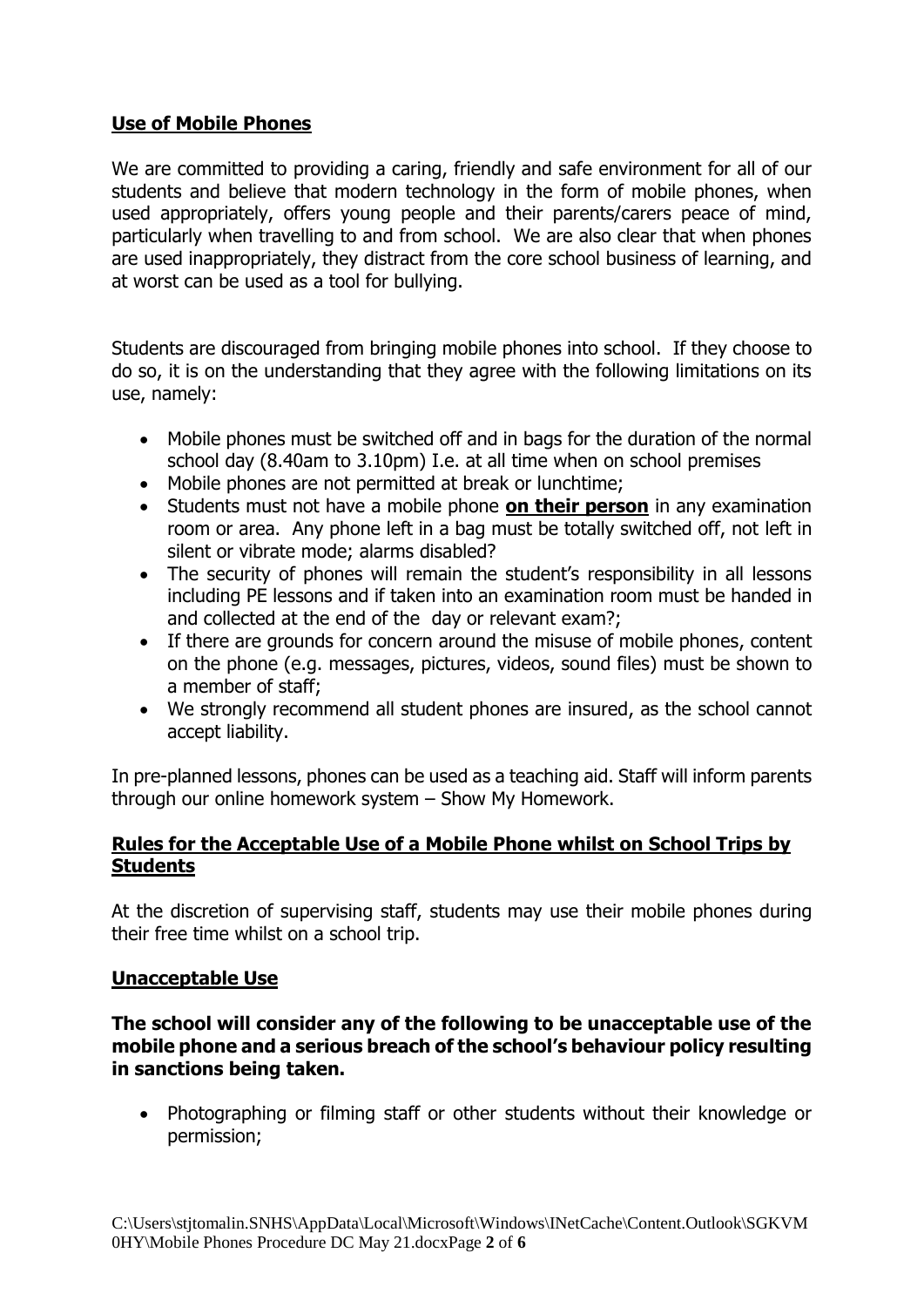- Photographing or filming in toilets, swimming pools and changing rooms and similar areas;
- Bullying, harassing or intimidating staff or students by the use of text or multimedia messaging, sending inappropriate messages or posts to social networking or blogging sites;
- Refusing to hand over the phone at the request of a member of staff where it has been used inappropriately;
- Using the mobile phone outside school hours to intimidate or upset staff and students will be considered a breach of these guidelines in the same way as unacceptable use which takes place in school time;
- Using the mobile phone to photograph or record altercations or fights.

#### **Sanctions**

Students and parents are notified that appropriate action will be taken against those who are in breach of the acceptable use guidelines following the school's behaviour policy. In addition:

- Students and their parents should be very clear that the school is within its rights to confiscate the phone where the guidelines have been breached;
- If a phone (including SIM card) is confiscated school will make it clear for how long this will be and the procedure to be followed for its return;
- Students should be aware that the police will be informed if there is a serious misuse of the mobile phone where criminal activity is suspected;
- If a student commits an act which causes serious harassment, alarm or distress to another student or member of staff the ultimate sanction may be permanent exclusion. School will consider the impact on the victim of the act and parents will be involved.

#### **Confiscation Procedure**

If a mobile phone is confiscated then:

- The student will be informed that the phone can be collected at the end of the school day from Student Services;
- Following repeated offences, the phone will only be returned to a parent/carer who will be required to visit the school by appointment to collect the phone. This may be at the end of the week, a half term or longer;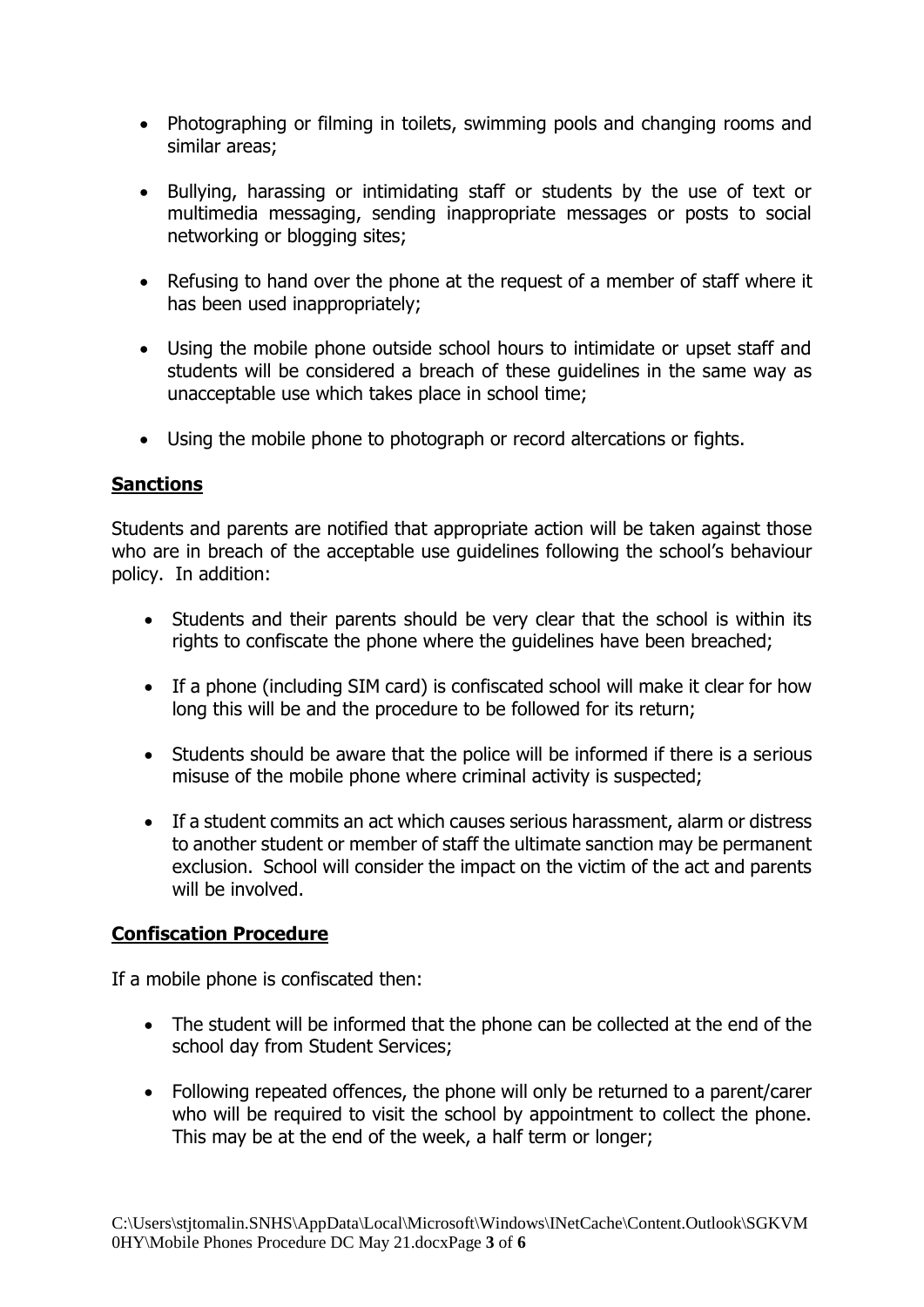• The confiscation will be recorded in the school behaviour log for monitoring purposes;

School will ensure that confiscated equipment is stored in such a way that it is returned to the correct person;

• Where a student persistently breaches the guidelines, following a clear warning, the Principal may impose an outright ban from bringing a mobile phone to school. This may be a fixed period or a permanent ban. It may include using metal detectors to scan for hidden phones.

#### **Where the phone has been used for an unacceptable purpose.**

- The Principal or a designated staff member will have the right to view files stored on confiscated equipment and will seek the co-operation of parents in deleting any files which are in clear breach of these guidelines unless these are required for evidence;
- Evidence of the offence will be preserved, preferably by confiscation of the device and keeping it secure or by taking photographs of the screen depending on the nature of the offence
- Advice can be sought from the Local Authority (via INTECH helpdesk on 860 46888) and/or the police (general response number 0845 606 0606 or use the local Police Community Constable);
- School should consider whether an incident should be reported to the school safeguarding officer and/or the police;
- Heads of Year should monitor repeat offences to see if there is any pattern in the perpetrator or the victim which needs further investigation.

### **Support for the Victim**

Where an incident has involved the victimisation, harassment, alarm or distress of another student or member of staff, the school will provide support for the victim. This should be discussed with the victim's family or where the incident involves a member of staff, appropriate support should be obtained. This might be the designated staff welfare member or the victim's union.

To support the rehabilitation of a victim, the following support may be offered in consultation with the victim and their family or support person. The school may:

- Follow up with the victim and family and agree a suitable way forward to facilitate an effective closure for the victim to the incident;
- School will also ensure that the perpetrator is educated about the impact of their actions on the victim;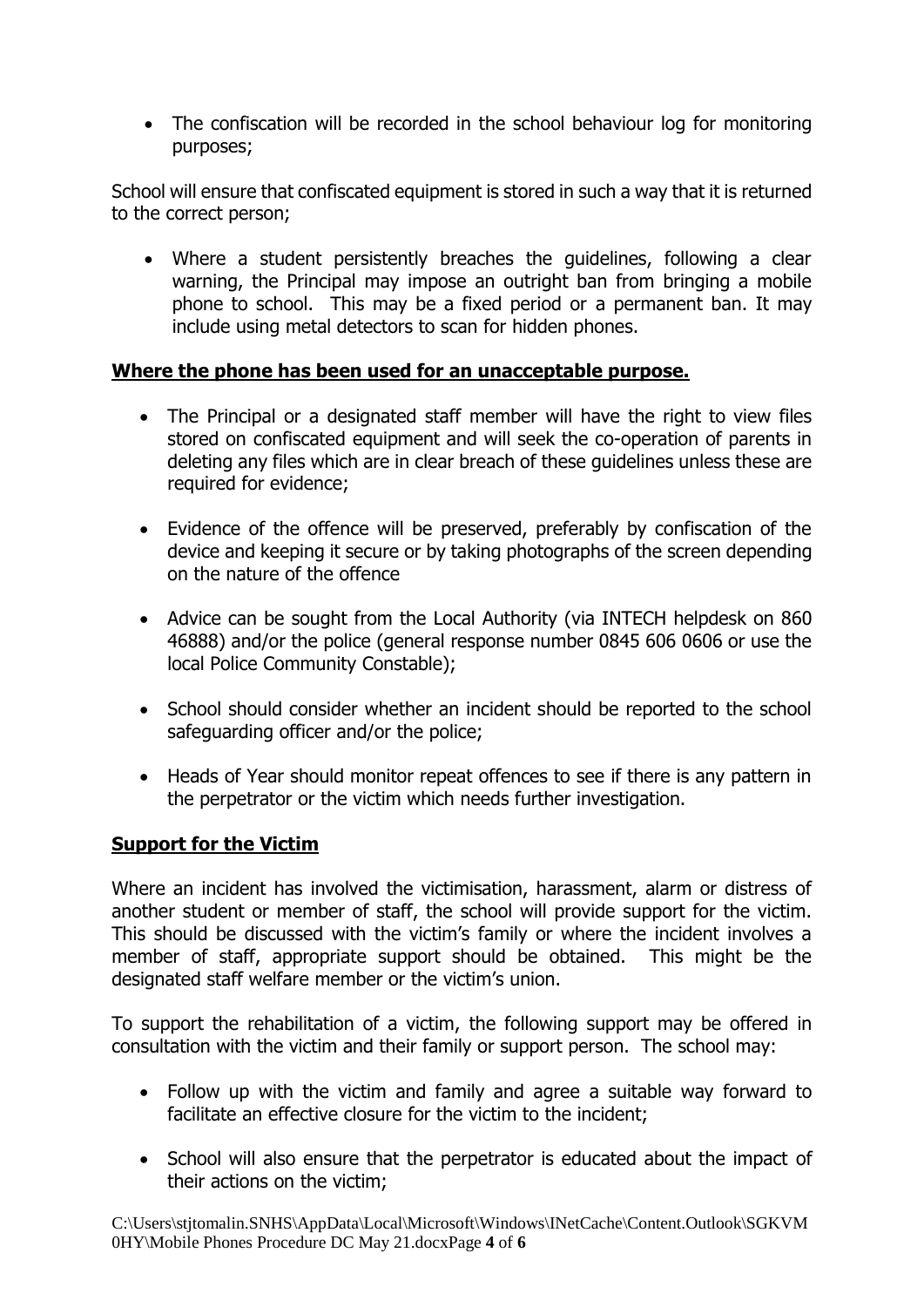- School will ensure a fully documented case history of the incident is recorded and secured in the behaviour database;
- Senior staff should consider if an education programme should be implemented as part of PSHCE or e-Safety lessons;
- Where material has been posted online about a victim, school will provide support in getting the material removed, either through discussion with the poster of the material or contact with the service provider.
- The school may instigate a restorative meeting in order to resolve the issue and understand perspectives on the incident.

This statement of guidelines will be subject to regular review and updating in order to ensure that the personal safety of students and school staff is protected and that the learning environment is not disturbed by current or emerging technology.